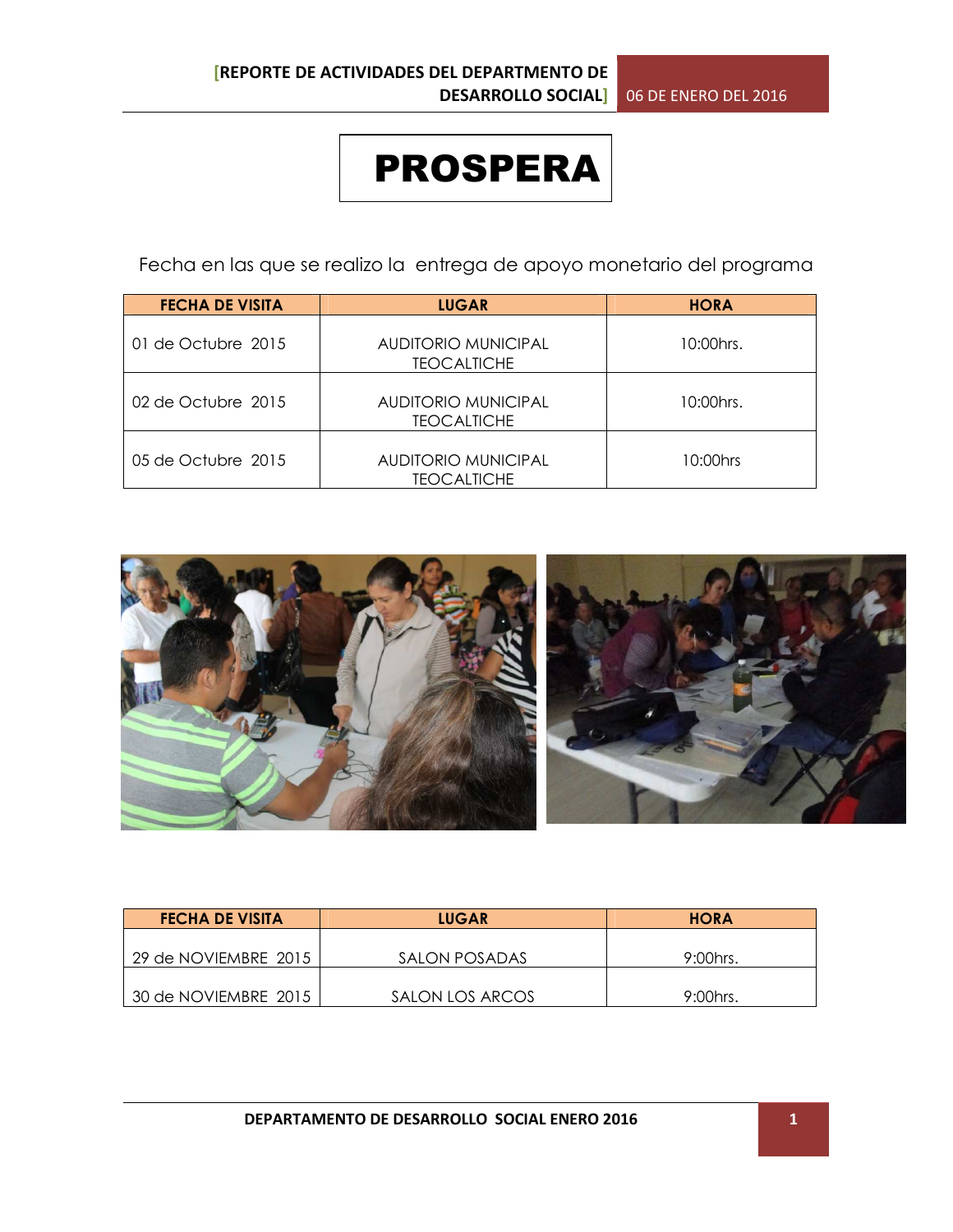



| <b>FECHA DE VISITA</b> | <b>LUGAR</b>                                      | <b>HORA</b> |  |
|------------------------|---------------------------------------------------|-------------|--|
| 01 DE DICIEMBRE 2015   | DIF DE UNIDAD DEPORTIVA DE<br><b>MECHOACANEJO</b> | 9:00HRS.    |  |
| 02 DE DICIEMBRE 2015   | DIF DE UNIDAD DEPORTIVA DE<br><b>MECHOACANEJO</b> | 9:00HRS.    |  |
| 03 DE DICIEMBRE 2015   | VILLA DE ÓRNELAS                                  | 9:00HRS.    |  |
| 03 DE DICIEMBRE 2015   | AUDITORIO MUNICIPAL<br><b>TEOCALTICHE</b>         | 12:30 HRS.  |  |
| 04 DE DICIEMBRE 2015   | AUDITORIO MUNICIPAL DE<br><b>TEOCALTICHE</b>      | 9:00 HRS.   |  |
| 05 DE DICIEMBRE 2015   | AUDITORIO MUNICIPAL DE<br><b>TEOCALTICHE</b>      | 9:00 HRS.   |  |
| 06 DE DICIEMBRE 2015   | AUDITORIO MUNICIPAL DE<br><b>TEOCALTICHE</b>      | 9:00HRS.    |  |



**DEPARTAMENTO DE DESARROLLO SOCIAL ENERO 2016 2**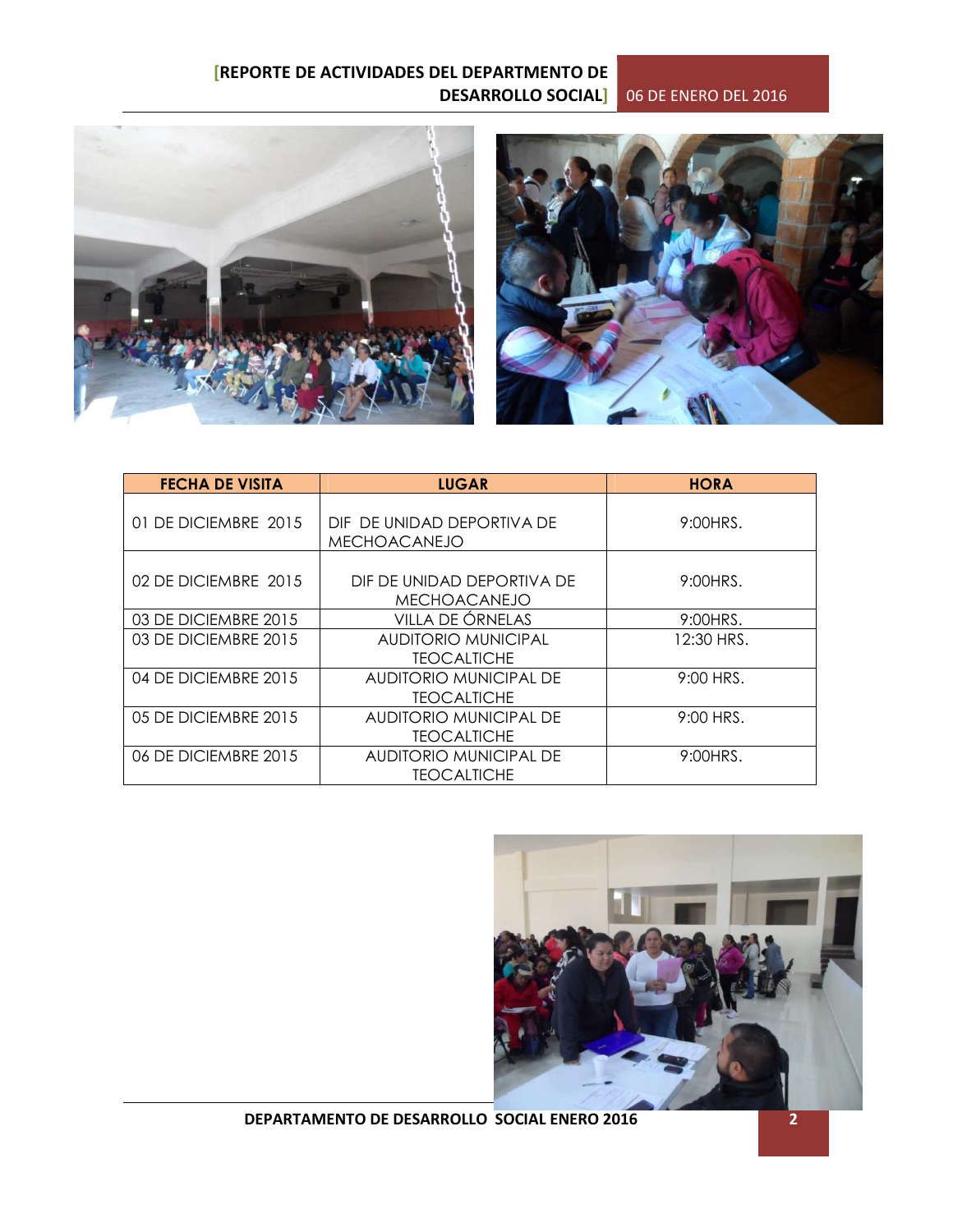

## **+ 65 PENSION AL ADULTO MAYOR**

### **ENTREGA DE RECURSO PROGRAMA +65 PENSION AL ADULTO MAYOR**



**DEPARTAMENTO DE DESARROLLO SOCIAL ENERO 2016 3**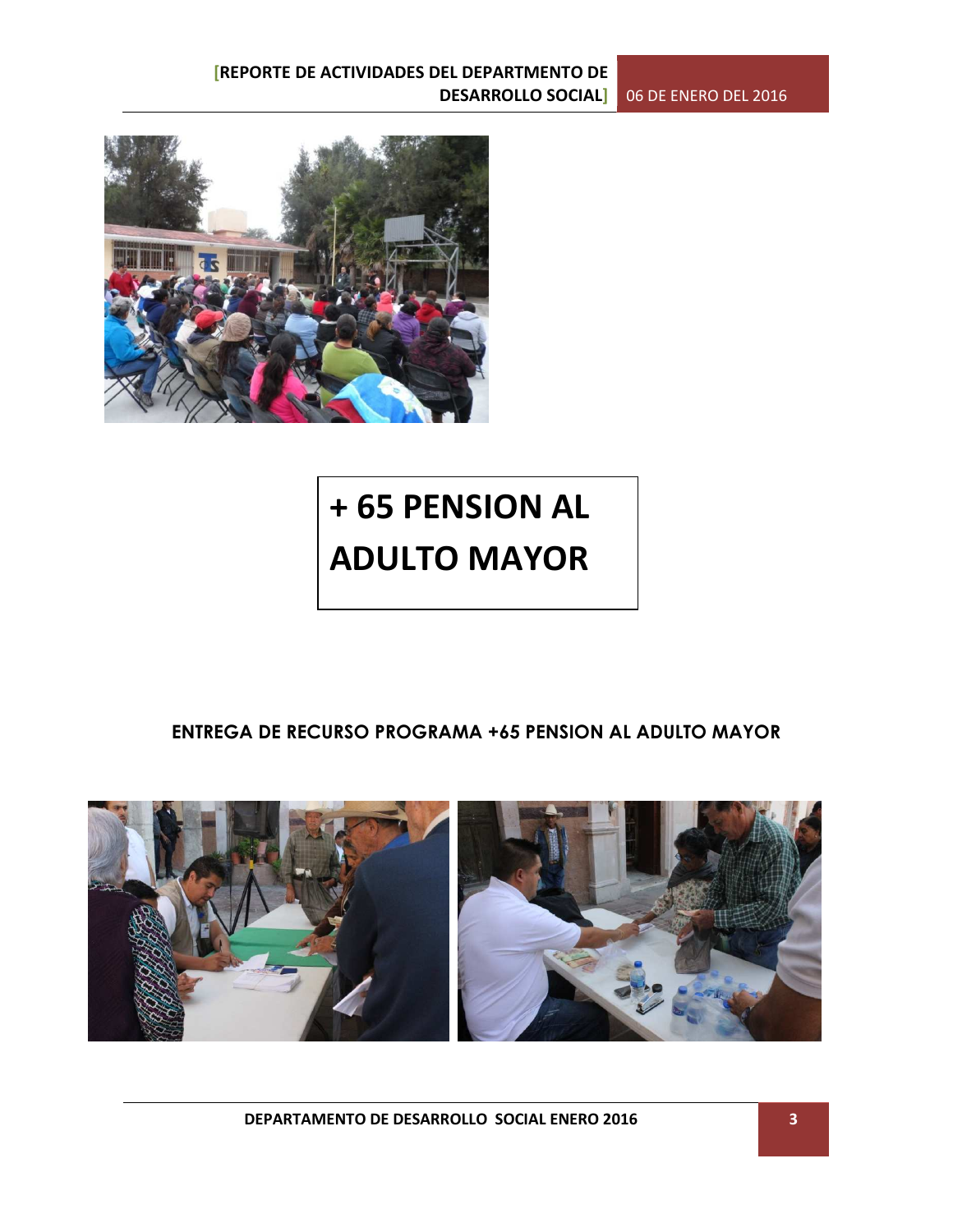| <b>FECHA DE ENTREGA</b>          | <b>LOCALIDAD</b>         | <b>HORA</b> | <b>TOTAL DE</b><br><b>BENEFICIARIOS</b> |
|----------------------------------|--------------------------|-------------|-----------------------------------------|
| 12 DE OCTUBRE DEL<br>2015        | <b>BELÉN DEL REFUGIO</b> | 10:00 A.M.  | 60                                      |
| 12 DE OCTUBRE DEL<br>2015        | <b>MECHOACANEJO</b>      | 14:00 P.M   | 50                                      |
| 13 DE OCTUBRE DEL<br>2015        | <b>TEOCALTICHE</b>       | 10:00 A.M.  | 60                                      |
| <b>13 DE OCTUBRE DEL</b><br>2015 | <b>HUEJOTITLAN</b>       | 2:00 P.M.   | 25                                      |
|                                  |                          | TOTAL       | 195                                     |

SE CUENTA CON UN PADRÓN DE 195 ADULTOS MAYORES A LOS CUALES SE LES ENTREGA LA CANTIDAD DE \$1,100.00 BIMESTRALES DANDO UN TOTAL DE \$214,500.00 CORRESPONDIENTE AL BIMESTRE SEPTIEMBRE-OCTUBRE.

CABE HACER MENCIÓN QUE HAY ALREDEDOR DE 2800 BENEFICIARIOS QUE RECIBEN SU APOYO BIMESTRALMENTE A TRAVÉS DE TARJETA BANCARIA.

 DURANTE EL MES SE ATIENDE A LOS ADULTOS QUE TENGAN ALGÚN PROBLEMA POR LA RETENCIÓN DE SU APOYO, FALTAS DE PRUEBA DE VIDA, DEFUNCIONES Y/O ACLARACIONES QUE SE NECESITAN.

EL 21 Y 22 DE OCTUBRE SE LLEVO A CABO LA PRUEBA DE VIDA DEL PROGRAMA PENSIÓN PARA ADULTO MAYOR EN EL AUDITORIO MUNICIPAL, EN EL CUAL SE ATENDIERON MÁS DE 2500 ADULTOS.

NOVIEMBRE:

SE CONVOCO A LOS ADULTO MAYORES PARA QUE REALIZARAN LA PRUEBA DE VIDA LOS DÍAS 4 Y 5 DE NOVIEMBRE, EN EL AUDITORIO MUNICIPAL; POR MOTIVOS DE CAUSA MAYOR SE SUSPENDIÓ DICHO EVENTO.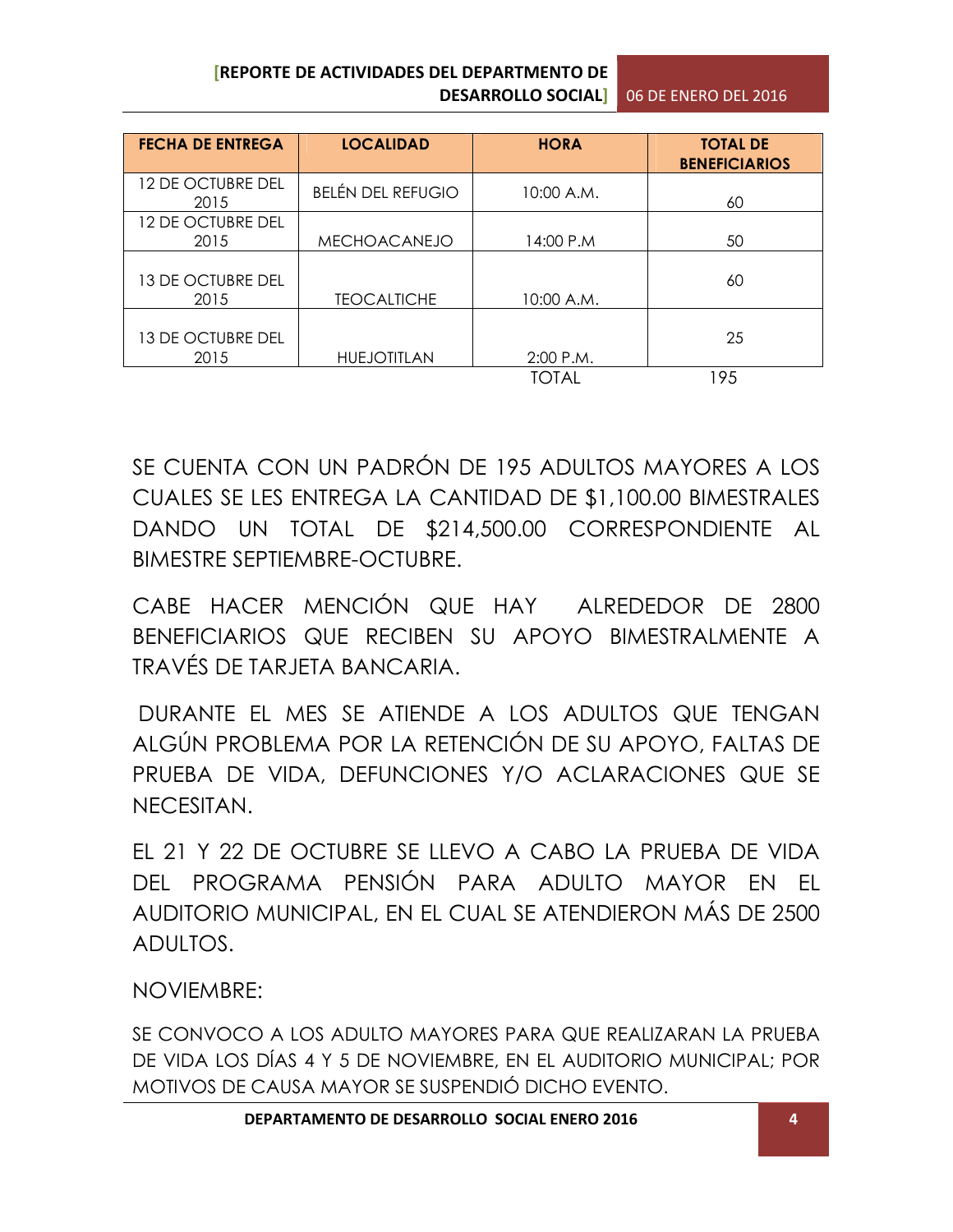DICIEMBRE:

SE GESTIONO PARA QUE POR PARTE DEL GOBIERNO FEDERAL PRESTARAN DOS MÁQUINAS PARA PODER REALIZAR EL TRÁMITE DE PRUEBA DE VIDA A LOS ADULTOS MAYORES EL CUAL SE LLEVO A CABO LOS DÍAS 8, 9, 10 Y 11 DE DICIEMBRE, EN LA PLAZA PRINCIPAL; ATENDIENDO ALREDEDOR DE 850 ADULTOS.



| <b>FECHA DE ENTREGA</b> | <b>LUGAR</b>             | <b>HORA</b> |
|-------------------------|--------------------------|-------------|
| 14 DE DICIEMBRE 2015    | <b>BELEN DEL REFUGIO</b> | 10:00 A.M.  |
| 14 DE DICIEMBRE 2015    | <b>MECHOACANEJO</b>      | 1:00 PM.    |
| 15 DE DICIEMBRE 2015    | <b>TEOCALTICHE</b>       | 10:00 A.M.  |
| 15 DE DICIEMBRE 2015    | <b>HUEJOTITLAN</b>       | 12:30 P.M.  |
|                         |                          |             |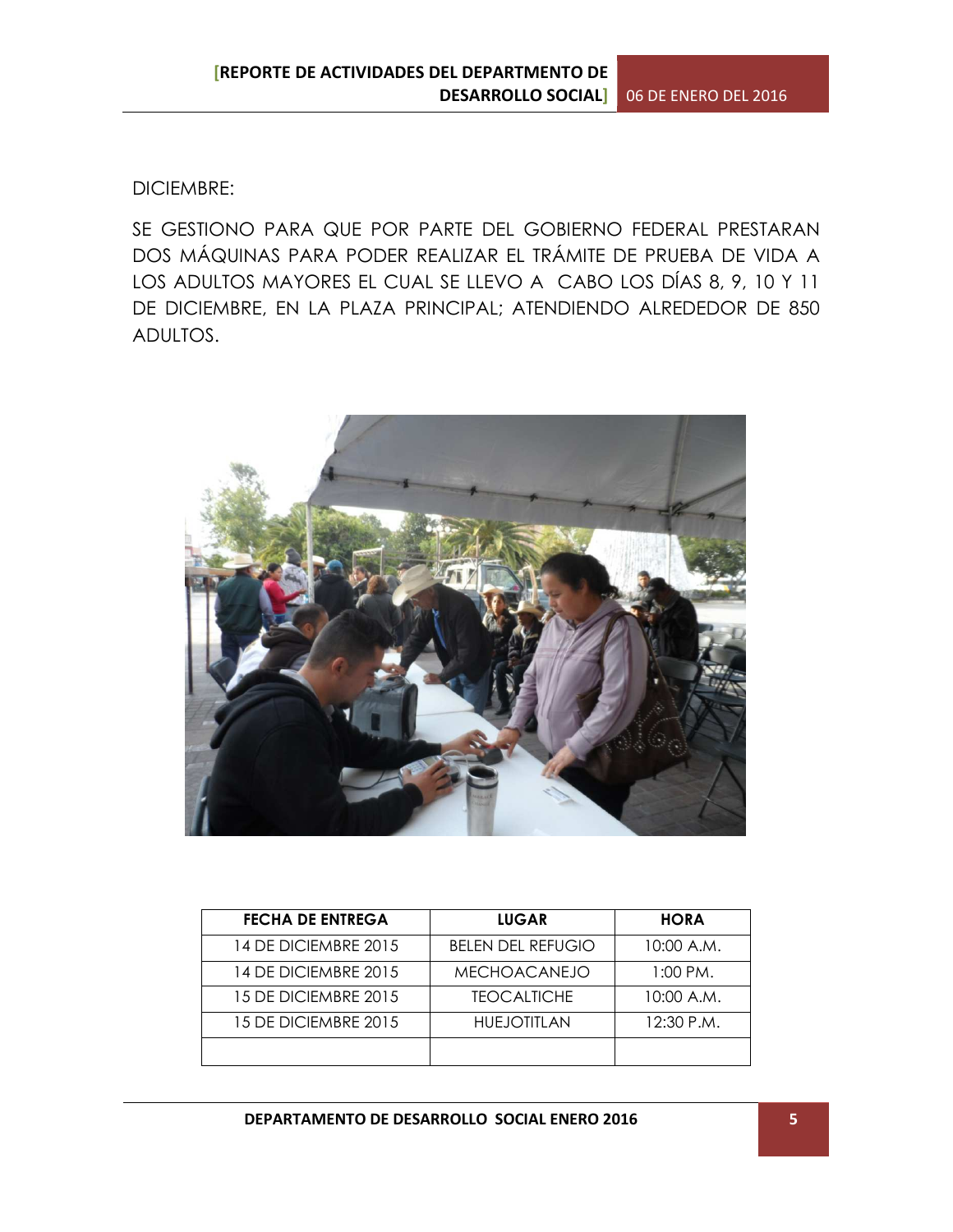# ENTREGA DE FOCOS AHORRADORES







EL DÍA 15 DE ESTE MES SE REALIZO LA ENTREGA DE FOCOS AHORRADORES, A TRAVÉS DE DICONSA EN LA PLAZA PRINCIPAL DE TEOCALTICHE. A CADA BENEFICIARIO SE LES ENTREGAN 5 FOCOS POR NÚMERO DE SERVICIO Y SE ATENDIERON ALREDEDOR DE 200 CIUDADANOS; ALGUNOS DE ELLOS REALIZARON TRÁMITES DE INSCRIPCIÓN PARA PODER SER APOYADOS.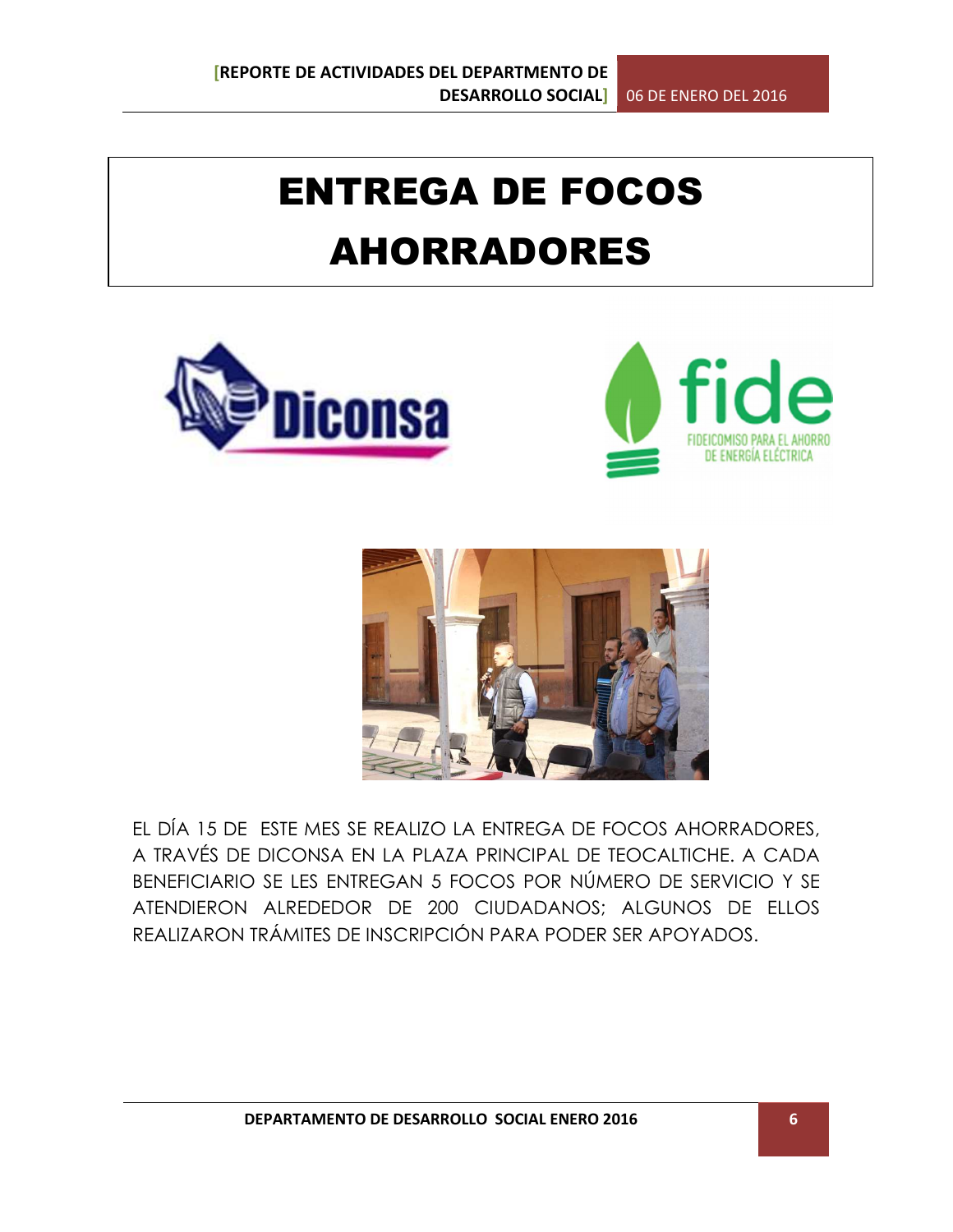



#### **NOVIEMBRE 2015:**

 EL 19 DE NOVIEMBRE SE ASISTIÓ A UNA REUNIÓN DE CAPACITACIÓN PARA LA PARTICIPACIÓN DEL MUNICIPIO AL PROGRAMA MOCHILAS CON LOS ÚTILES 2016, LA CUAL SE REALIZO EN EL MUNICIPIO DE LAGOS DE MORENO.

EN LA OFICINA DE DESARROLLO SOCIAL SE LE DIO ATENCIÓN E INFORMACIÓN A LOS BENEFICIARIOS DE LOS DIFERENTES PROGRAMAS QUE SE MANEJAN.

**DEPARTAMENTO DE DESARROLLO SOCIAL ENERO 2016 7**